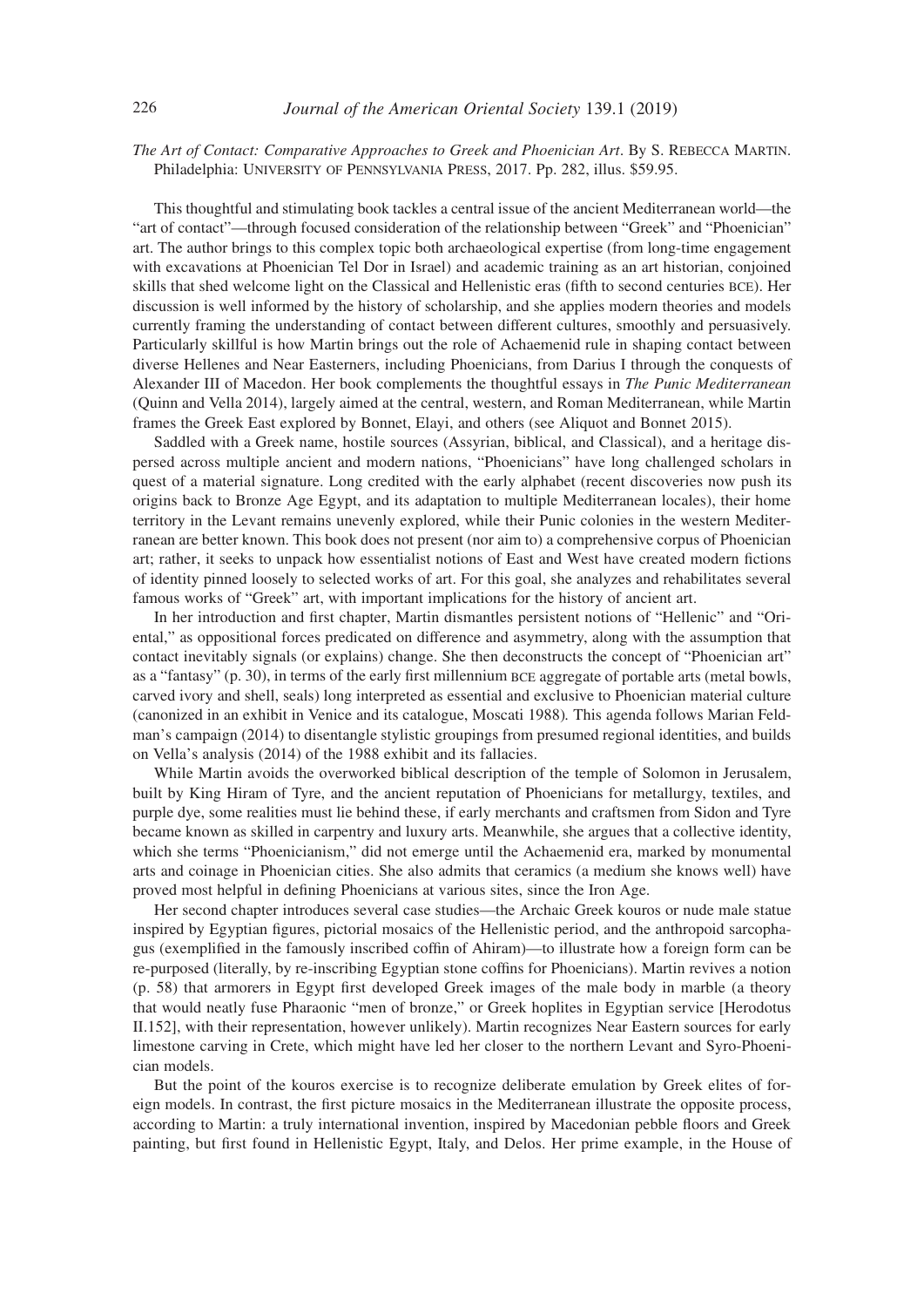## Reviews of Books 227

the Dolphins on Delos, is a mosaic of marine creatures, signed by a Greek-named Phoenician from Arwad, in the peristyle court adjoining a vestibule whose floor was inlaid with the sign of Tanit (fig. 11; ironically, this unmistakably Semitic sign was adopted by Greece's national handicrafts organization to advertise products of "Hellenic origin" nearly twenty years ago: Morris 2003: 10-12, fig. 2).

Finally, Martin's third case in this chapter returns us to Phoenicia proper, where the Sidonians brought three stone anthropoid sarcophagi looted(?) from Saïte Egypt under Cambyses, two of them (re)inscribed for royal burials. These relocated Egyptian coffins inspired hundreds of Phoenician versions, some in Greek marble and with faces carved in distinctively Greek style, to which Martin restores their Phoenician identity and handiwork, in her third and lasting lesson about the complexity of assigning roles within the "art(s) of contact."

Chapter 3 confronts more broadly the notion of a collective identity among ancient peoples, and considers whether this can be detected within the contours of ethnicity, race, and other troubling categories. Martin argues that mistaken methods and entrenched attitudes have produced stereotypes (expressed in her chapter title) of "exceptional Greeks" and "phantom Phoenicians," which do little to advance our understanding of ancient identities or their interaction. She is far from the first to do so (Vella 2014; Bonnet 2014: 283–84), but successfully stakes her overall argument on dismantling these assumptions, for a robust re-appraisal of major monuments.

 The fourth chapter delivers the real one-two punch of her book, as she argues for the emergence of a genuine "Phoenicianism," or collective sense of Phoenician identity, in monumental art and coinage of the Classical and Hellenistic Levant. At least one recent appraisal of Achaemenid Phoenicia (Jigoulov 2010) missed much in material culture (Suriano 2011, Martin 2012). Here Martin builds on valuable first-hand knowledge of monuments in Syria, Lebanon, and Israel (regions divided by modern politics and seldom studied by the same scholars) and of important recent discoveries and publications (for example, in Beirut). Her discussion of coins minted by the four major Phoenician cities is engaging in its analysis of the choice and use of motifs—for example, the owl emblematic of Athens and its silver tetradrachms becomes a Tyrian coin device, enhanced by Egyptian and Persian images, as the city forges new symbols of power.

 But did these products advertise individual cities, rather than collective Phoenician identity, and did the common standard of weight adopted by three of the cities reflect shared commercial and mercantile interests, not economic autonomy from Persia? For it is still Greek texts, albeit in bilingual inscriptions (CIS I, 115 = KAI 54), that identify "Phoenicia(ns)" rather than natives of Tyre, Sidon, or Ashkelon (cities which long competed for priority as "mother" of each other, and of Carthage). Martin uses the model of peer-polity interaction to navigate this "conversation among rivals," and admits that Phoenician collective identity eludes confirmation, but the reader takes away the interesting idea that Persian conquest could have shaped Phoenician identity, much as it did Greek self-image.

In her fifth and final chapter, Martin invokes two leading models of cultural contact—Homi Bhabha's hybridity and Richard White's "middle ground"—to analyze two major works of "Greek" art, respectively—the Alexander sarcophagus from the necropolis of Sidon, and a statue group from Delos, the so-called Slipper Slapper—as the products of a particular Phoenician engagement with multiple traditions. She is not the first to apply these frames to the art of Achaemenid and Hellenistic Phoenicia (and cites work by her fellow student at Berkeley, Jessica Nitschke). Yet she moves the discussion of the carved and painted marble sarcophagus, decorated with reliefs of hunt and battle, beyond its alleged patrons and artists, to align it with multiple sources (Greek, Macedonian, Persian, and Phoenician) for Sidonian elite identity.

In her second case, White's "middle ground" (used for the Punic West by Irad Malkin and by Corinne Bonnet for Phoenicians east and west) is fruitfully applied to the island of Delos, a literal middle ground between Italy, Greece, and the Semitic East. The Hellenistic statue group of Aphrodite, Pan, and Eros is seen by Martin as a transformation of Astarte, Ba'al-Hammon, and Adonis into a cult triad for the maritime cult of Poseidon, celebrated in a building exclusive to Beiruti Phoenicians (including Dionysios, patron and benefactor of *koinon* and sculptures). Despite a clearer picture of Phoenician mercantile cults and wealthy patronage, we still lack a definition of "Phoenician" art, which Martin tackles in her conclusion. Here, she turns the troubled concept of "originality" back to her first